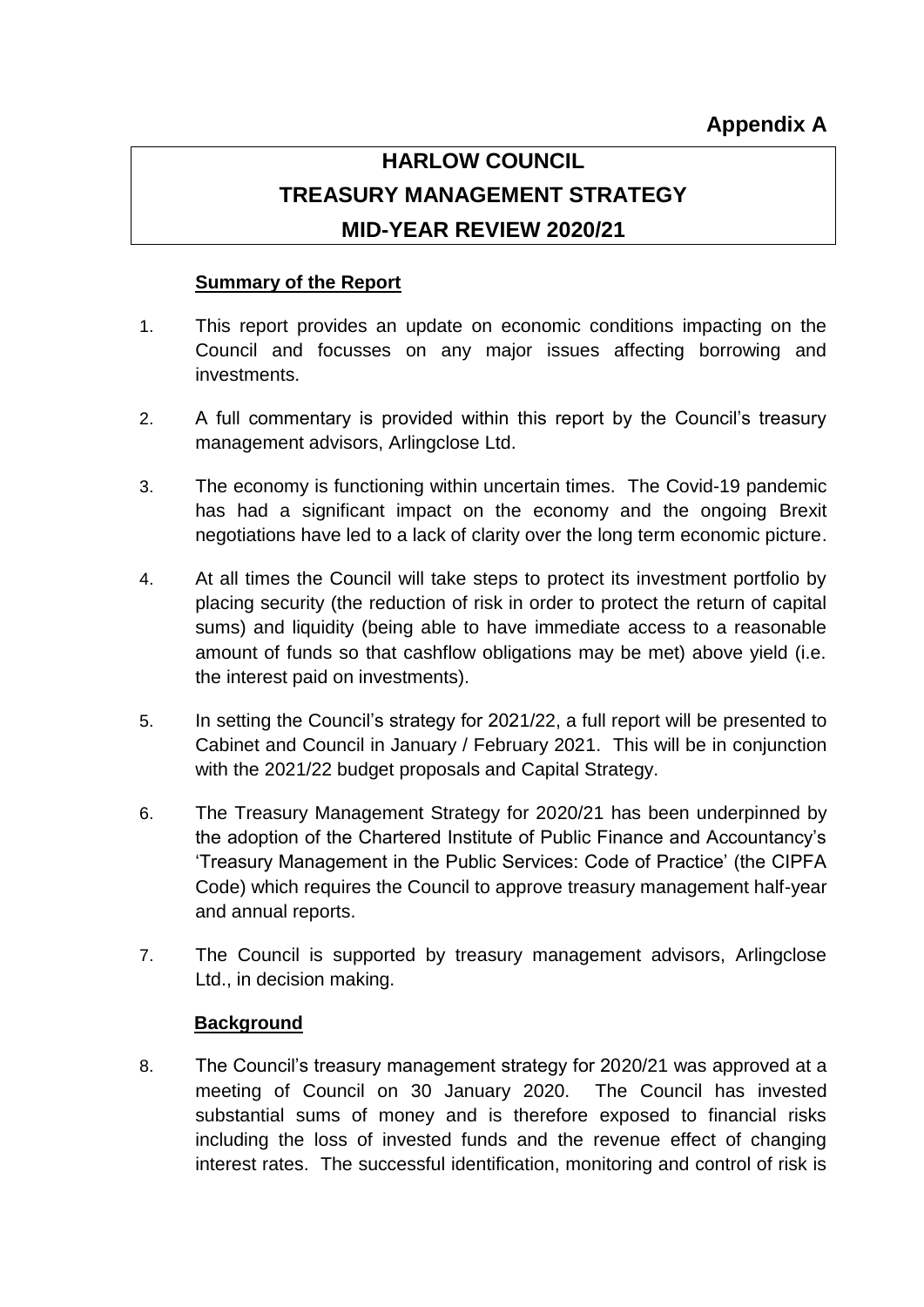therefore central to the Council's treasury management strategy.

- 9. The Council operates within the framework of CIPFA's 'Prudential Code for Capital Finance in Local Authorities' (Prudential Code), the 'Treasury Management Code of Practice' and, the Ministry of Housing Communities and Local Government (MHCLG) Investment Guidance.
- 10. The 2017 Prudential Code includes a requirement for local authorities to provide a Capital Strategy, a summary document approved by full Council covering capital expenditure and financing, treasury management and nontreasury investments. The Council's Capital Strategy, complying with CIPFA's requirement, was approved by Council on 30 January 2020.

## **External Context: Based upon commentary provided by the Council's Treasury Management advisors, Arlingclose Ltd. (October 2020)**

- 11. **Economic background:** the spread of the coronavirus pandemic has dominated the economic outlook throughout the first half of the 2020/21 financial year as the government has tried to manage the balancing act of containing transmission of the virus while easing lockdown measures and getting the economy working again.
- 12. The Bank of England maintained the bank rate at 0.1% and the potential use of negative interest rates has not been ruled in or out by the bank policymakers. The headline rate of Consumer Price Inflation (CPI) fell to 0.2% year on year in August, further behind the Bank of England's 2 % target.
- 13. Government initiatives have continues to support the economy with the furlough (Coronavirus Job Retention) scheme keeping almost 10 million workers in jobs, grants and loans and business rates reliefs being made to businesses.

# **Local Context**

14. On 31 March 2020, the Council had net investments of £25.1m arising from its revenue and capital income and expenditure. The underlying need to borrow for capital purposes is measured by the Capital Financing Requirement (CFR), while usable reserves and working capital are the underlying resources available for investment. These factors are summarised in Table 1 below.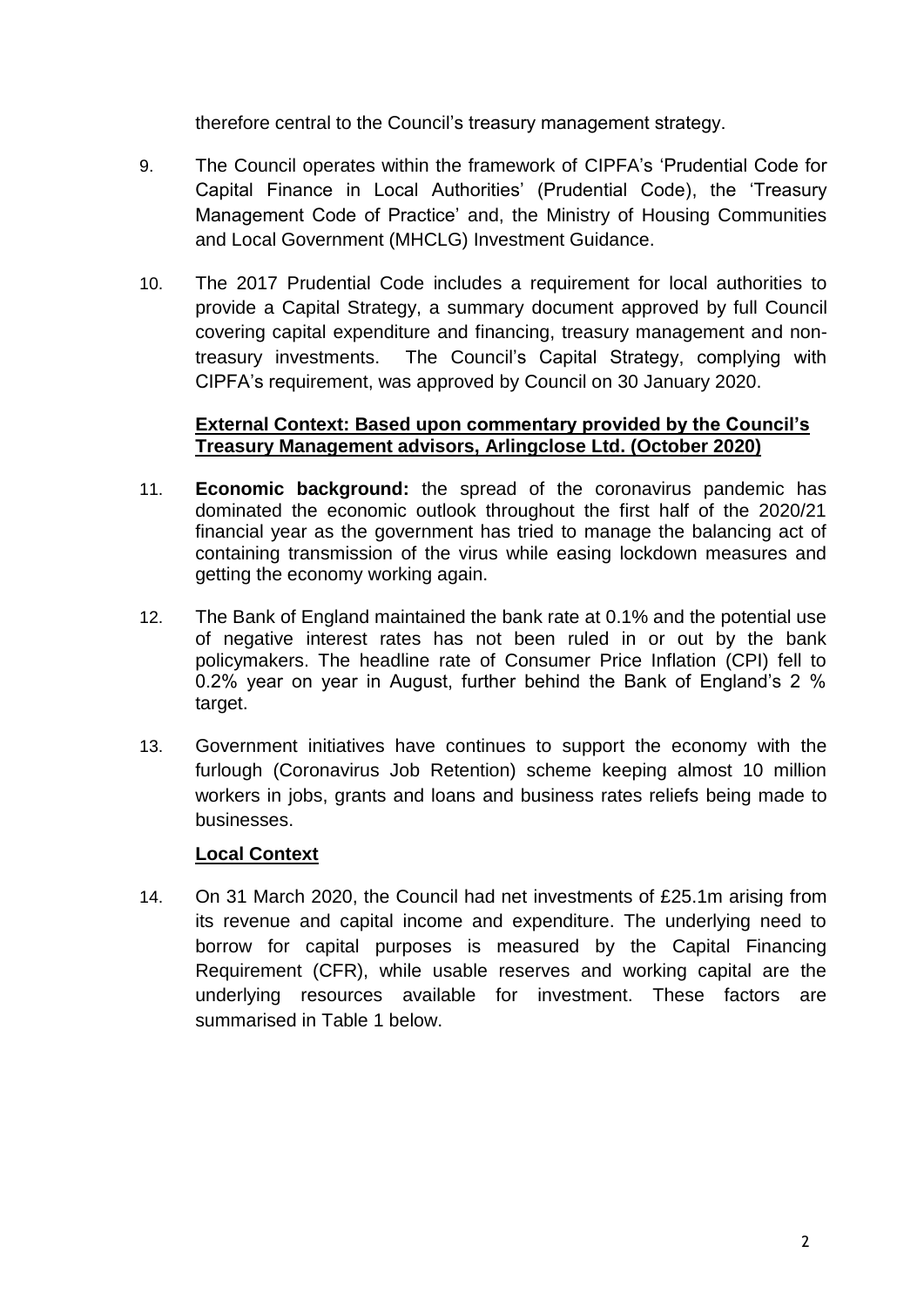|                              | 31.3.20      |
|------------------------------|--------------|
|                              | Actual       |
|                              | £m           |
| <b>General Fund CFR</b>      | 62.655       |
| <b>HRA CFR</b>               | 187.370      |
| <b>Total CFR</b>             | 250.025      |
| Less: Other debt liabilities | $(-)1.714$   |
| <b>Loans CFR</b>             | 248.311      |
| <b>External borrowing</b>    | $(-)211.837$ |
| Internal borrowing           | 36.474       |
| Less: Usable reserves        | $(-)67.724$  |
| Less: Working capital        | 6.139        |
| <b>Net investments</b>       |              |

- *15.* The Council pursued its strategy of keeping borrowing and investments below their underlying levels, sometimes known as internal borrowing, in order to reduce risk and keep interest costs low.
- 16. The treasury management position at 30 September 2020 and the change during the year is shown in Table 2 below.

|                           | 31.3.20<br><b>Balance</b><br>£m | <b>Movement</b><br>£m    | 30.9.20<br><b>Balance</b><br>£m | 30.9.20<br>Rate<br>$\%$ |
|---------------------------|---------------------------------|--------------------------|---------------------------------|-------------------------|
| Long-term borrowing:      | 211.837                         | $\blacksquare$           | 211.837                         | 3.309                   |
| Public Works Loan Board   |                                 |                          |                                 |                         |
| <b>Total borrowing</b>    | 211.837                         | $\blacksquare$           | 211.837                         | 3.309                   |
| Long-term investments     | (-)4.000                        | $\overline{\phantom{0}}$ | (-)4.000                        | 2.53                    |
| Short-term investments    | O                               |                          |                                 |                         |
| Cash and cash equivalents | $(-)22.100$                     | $(-)2.425$               | $(-)19.675$                     | 0.75                    |
| <b>Total investments</b>  | $(-)26.100$                     | $(-)2.425$               | $(-)23.675$                     |                         |
| Net borrowing             | 180.137                         | $(-)2.425$               | 188.162                         |                         |

Table 2: Treasury Management Summary

# **Borrowing Strategy during the period**

17. At 30 September 2020 the Council held £211.837m of loans as part of its strategy for funding previous years' capital programmes. Outstanding loans on 30 September are summarised in Table 3 below.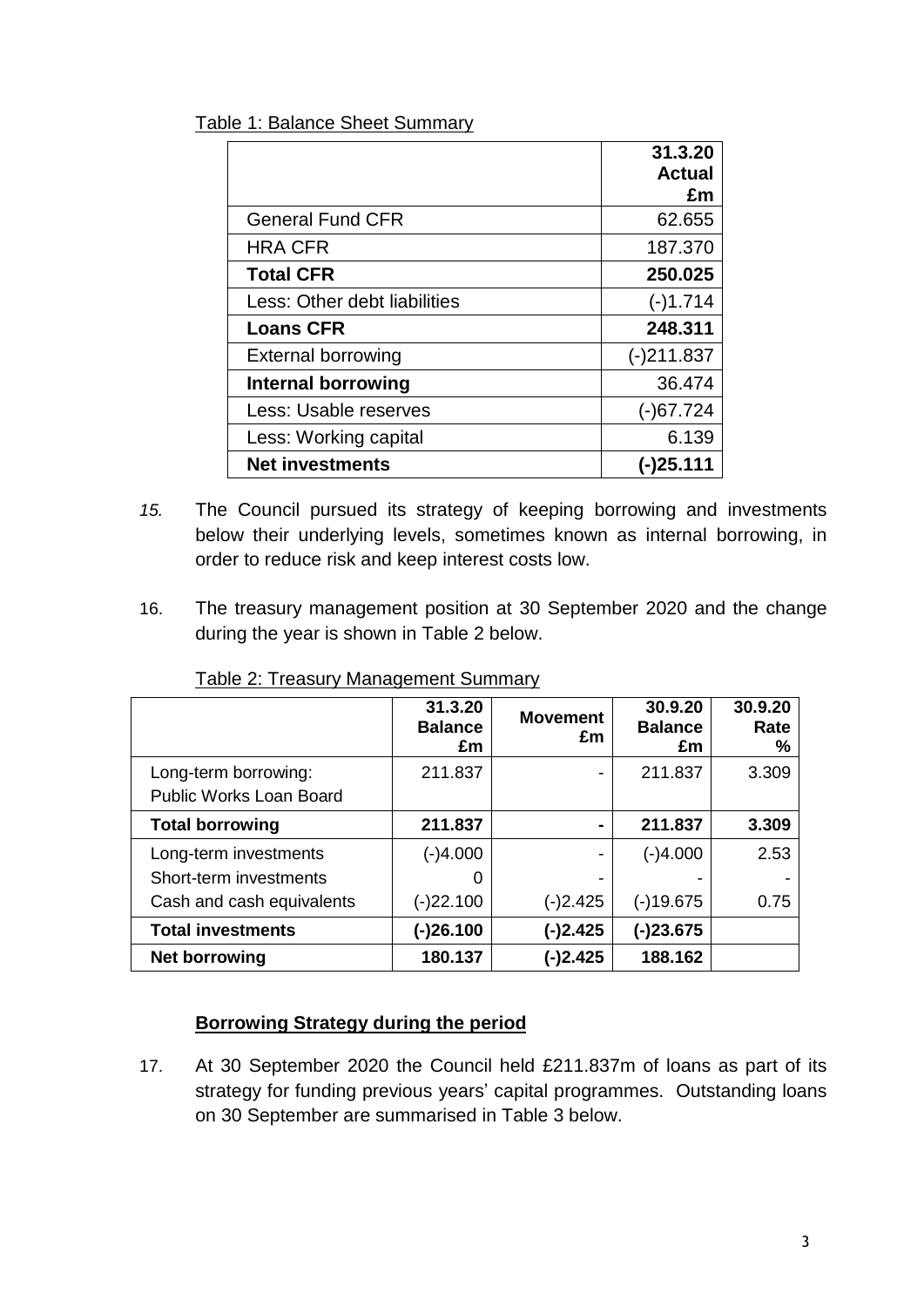## Table 3: Borrowing Position

|                                          | 31.3.20<br><b>Balance</b><br>£m | <b>Net</b><br><b>Movement</b><br>£m | 30.9.20<br><b>Balance</b><br>£m | 30.9.20<br>Weighted<br>Average<br>Rate<br>% | 30.9.20<br>Weighted<br>Average<br><b>Maturity</b><br>(years) |
|------------------------------------------|---------------------------------|-------------------------------------|---------------------------------|---------------------------------------------|--------------------------------------------------------------|
| <b>Public Works Loan</b><br><b>Board</b> | 211.837                         |                                     | 211.837                         | 3.309                                       | 14.8                                                         |
| <b>Total borrowing</b>                   | 211.837                         | $\blacksquare$                      | 211.837                         |                                             |                                                              |

18. The Council's chief objective when borrowing has been to strike an appropriately low risk balance between securing low interest costs and achieving cost certainty over the period for which funds are required, with flexibility to renegotiate loans should the Council's long-term plans change being a secondary objective.

# **Treasury Investment Activity**

19. The Council holds significant invested funds, representing income received in advance of expenditure plus balances and reserves held. During the sixmonth period, the Council's investment balances ranged between £22.780m and £42.420m due to timing differences between income and expenditure. The investment position is shown in table 4 below.

|                                           | 31.3.20<br><b>Balance</b><br>£m | <b>Net</b><br><b>Movement</b><br>£m | 30.9.20<br><b>Balance</b><br>£m | 30.9.20<br><b>Income</b><br><b>Return</b><br>℅ |
|-------------------------------------------|---------------------------------|-------------------------------------|---------------------------------|------------------------------------------------|
| Banks & building societies<br>(unsecured) | 3.480                           | (-)0.480                            | 3.000                           | 0.05                                           |
| Government                                |                                 | 2.980                               | 2.980                           | 0.01                                           |
| Local authorities                         | 5.000                           | $(-)5.000$                          |                                 |                                                |
| <b>Money Market Funds</b>                 | 13.620                          | 0.075                               | 13.695                          | 0.05                                           |
| <b>Other Pooled Funds</b>                 |                                 |                                     |                                 |                                                |
| Cash plus funds                           | 2.000                           |                                     | 2.000                           | 0.76                                           |
| Property funds (CCLA)                     | 2.000                           |                                     | 2.000                           | 3.70                                           |
| <b>Total investments</b>                  | 26.100                          | (-)2.425                            | 23.675                          |                                                |

Table 4: Treasury Investment Position

20. Both the CIPFA Code and government guidance require the Authority to invest its funds prudently, and to have regard to the security and liquidity of its treasury investments before seeking the optimum rate of return, or yield. The Authority's objective when investing money is to strike an appropriate balance between risk and return, minimising the risk of incurring losses from defaults and the risk of receiving unsuitably low investment income.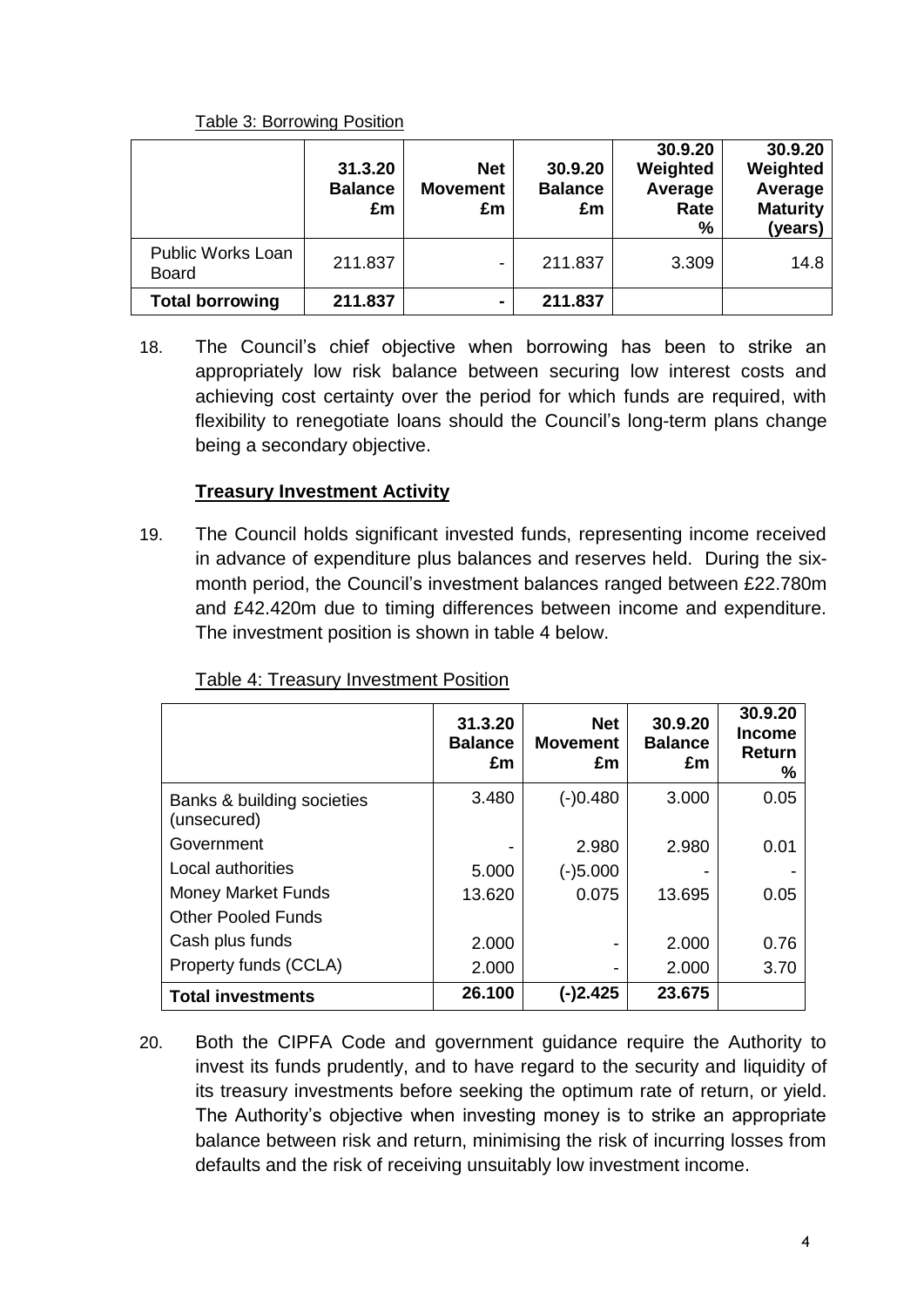- 21. In furtherance of these objectives, and given the increasing risk and falling returns from short-term unsecured bank investments, the Council is not routinely placing unsecured deposits with individual banks and building societies preferring instead to spread risk in Money Market Funds, a Cash Plus Fund and a Property Fund. It has found local authority investment to be a secure means of investment.
- 22. The Council expects to receive significantly lower income from its cash and short-term money market investments and from its externally managed funds than it did in 2019/20 and earlier years due to the impact of the Covid-19 pandemic on interest rates.

## **Non-Treasury Investments**

23. The definition of investments in CIPFA's revised Treasury Management Code now covers all the financial assets of the Authority as well as other non-financial assets which the Council holds primarily for financial return. This is replicated in MHCLG's Investment Guidance, in which the definition of investments is further broadened to also include all such assets held partially for financial return.

## Service Investments: Loans

- 32. The Council lends money to its subsidiary and a local business, to support local public services and stimulate local economic growth.
- 33. HTS (Property and Environment) Ltd is a wholly owned subsidiary of Harlow Council which began trading on 1 February 2017. The Council provided a start-up loan to the business of £1.209m repayable over five years, two months, approved on 21 July 2016. The balance outstanding as at 31 March 2020 was £0.468 (£0.702m at 31 March 2019)
- 34. Harlow Property Limited was provided with two loans to support the development of the Enterprise Zone, approved on 23 January 2014. The amounts loaned were £1m on 15 March 2016 and a further £1.5m on 3 March 2017 secured against the value of the properties at the KAO Park facility. Interest accrues on these loans with the total outstanding as at 31 March 2020 being £2.935m (£2.802m at 31 March 2019)
- 35. Accounting standards require the Council to set aside loss allowance for loans, reflecting the likelihood of non-payment. The Council considers that this loss should be zero because, (1) the Council is the sole shareholder of HTS; (2) HPL loans are a charge secured against property which considerably exceeds the value of the loan.